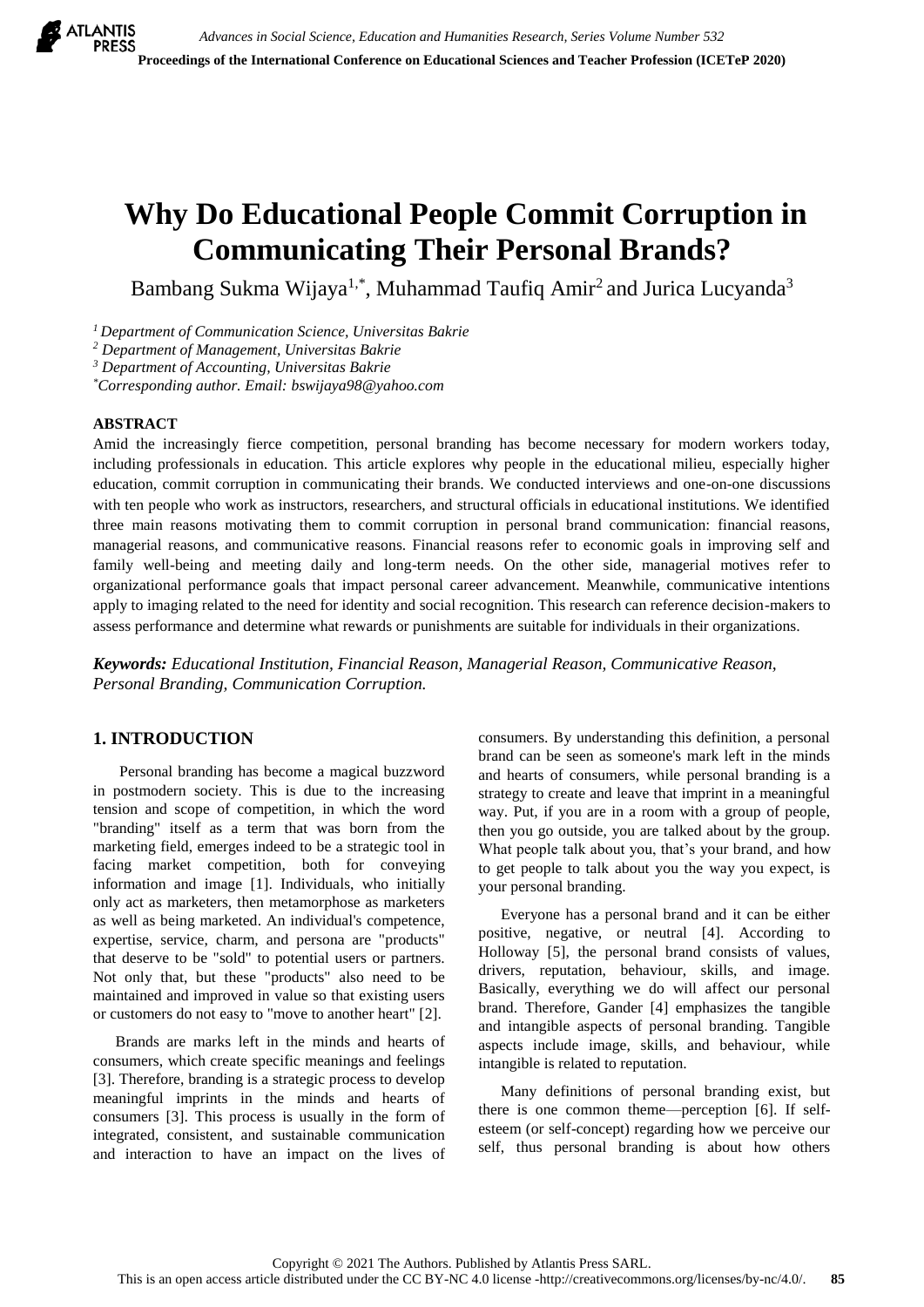perceive us [\[7\]](#page-4-6). Montoya and Vandehey [\[8\]](#page-4-7) give three recipes to brand personal effectively: different, better, and authentic.

Apart from the context of public figures and celebrities (e.g., Khamis et al. [\[9\]](#page-4-8)), personal branding is also widely studied in the context of employment for professional career development [\[6\]](#page-4-5) [\[10\]](#page-4-9) and increases competitive advantage [\[11\]](#page-4-10) in the midst of a frenzied job market. Minor-Cooley and Parks-Yancy's [\[12\]](#page-4-11) study states that personal branding plays an important role in job search. Traditional methods are still quite relevant, such as using referrals, resumes, and interviewing. Media employees and part-time journalists also carry out personal branding via Twitter by balancing one-way communication (broadcasting) and two-way (engagement) in promoting themselves [\[13\]](#page-4-12). Gorbatov et al.'s [\[10\]](#page-4-9) study highlights play the importance of personal branding as a contemporary career technique in promoting personal brand identity to achieve beneficial career outcomes. They found that personal branding leads to greater career satisfaction, fully mediated by perceived employability.

The personal branding of educational professional employees has also received the attention of several researchers. The study of Mantulenko et al. [\[14\]](#page-4-13) concluded that 66.7% of people in Russia considered branded teachers during their education. Students and their circles usually know branded teachers related to the positive attributes attached to teachers, such as how they teach, the material taught, the way of interaction, and even the style of their appearance. Nearly 70% of respondents agree that teachers/lecturers need and deserve to brand themselves [\[14\]](#page-4-13). Another study on personal branding academic librarians in Malaysia recommends several points for evaluating personal branding: authenticity, visibility, distinctiveness, persistence, performance, goodwill, personal mission and roles, brand statement, and brand identity [\[15\]](#page-5-0).

According to Borman-Shoap et al. [\[16\]](#page-5-1), having a clear sense of personal brand, coupled with an awareness of the ideal market for one's brand, positions faculty members in a university to promote their own professional development and career advancement. Today, new technologies enable the creation, development, and management of academics or 'teacher brands' with real and solid competitive opportunities in the education market [\[17\]](#page-5-2). Getting insights from Chris Strub, Professor Ai [\[18\]](#page-5-3) advised teachers and lecturers to use digital storytelling and personal branding with the concept of a classroom without walls through livestreaming and social media networking.

However, from several previous studies on personal branding for academics or in educational ecosystems, studies on communication corruption in personal branding of professionals in education have not touched much. In fact, communication corruption is often found in branding practices [\[19\]](#page-5-4) [\[20\]](#page-5-5) and the world of education [\[21\]](#page-5-6) [\[22\]](#page-5-7). The corruption of communication is an event or action in the communication process that reduces the audience's right to receive messages completely and correctly according to both normative and contemplative facts [\[23\]](#page-5-8). In practice, communication corruption can be in the form of manipulation, fraud, lies, cheating, or the most popular today are hoaxes and fake news.

According to Wijaya [\[23\]](#page-5-8), communication corruption can occur in the dimensions of message, media, context, and behaviour. Message corruption relates to communication content, both verbal and nonverbal. Media corruption relates to the abuse of media, platforms, and its features, the abuse of ownership, management, and media work/ profession. Corruption in communication context is related to the engineering of settings, situations, and events that create a special impression in the audience's eyes. The dimensions of communication corruption behaviour include deliberate, cognizance, moral attitudes, ethics, and illegal acts [\[23\]](#page-5-8). Communication corruption generally occurs because it is driven by various communication needs such as physical needs, identity needs, and practical goals [\[24\]](#page-5-9), but most notably for persuasion and imaging purposes [\[23\]](#page-5-8).

Citing the concept of the authenticity of Montoya's personal branding, Gander suggests that it is essential and especially in college. "There is something about people that choose to work in a university that means they can sniff out spin at a hundred paces; your brand must be built on the truth of who you are, what your strengths are, and what you love about your work" [\[4\]](#page-4-3).

This article focuses on exploring the causes of communication corruption in the personal branding of educational professionals, especially universities.

## **2. METHOD**

We conducted a series of interviews, one-on-one discussions, and in-depth conversations with 10 informants to achieve the research objectives. The informants have different professional backgrounds and positions, ranging from instructors/ lecturers, researchers, to structural officials from various universities in Indonesia (one from the island of Sumatra, one from Kalimantan, two from Sulawesi, one from Maluku-Papua, one from Bali-Nusa Tenggara, and four from universities in Java). Ages vary from 27 to 49, male and female, with single, family, and divorced marital status. In order to respect their privacy, we encode the names of the informants as Inf-1 to Inf-10. We describe the profile of informants in table 1.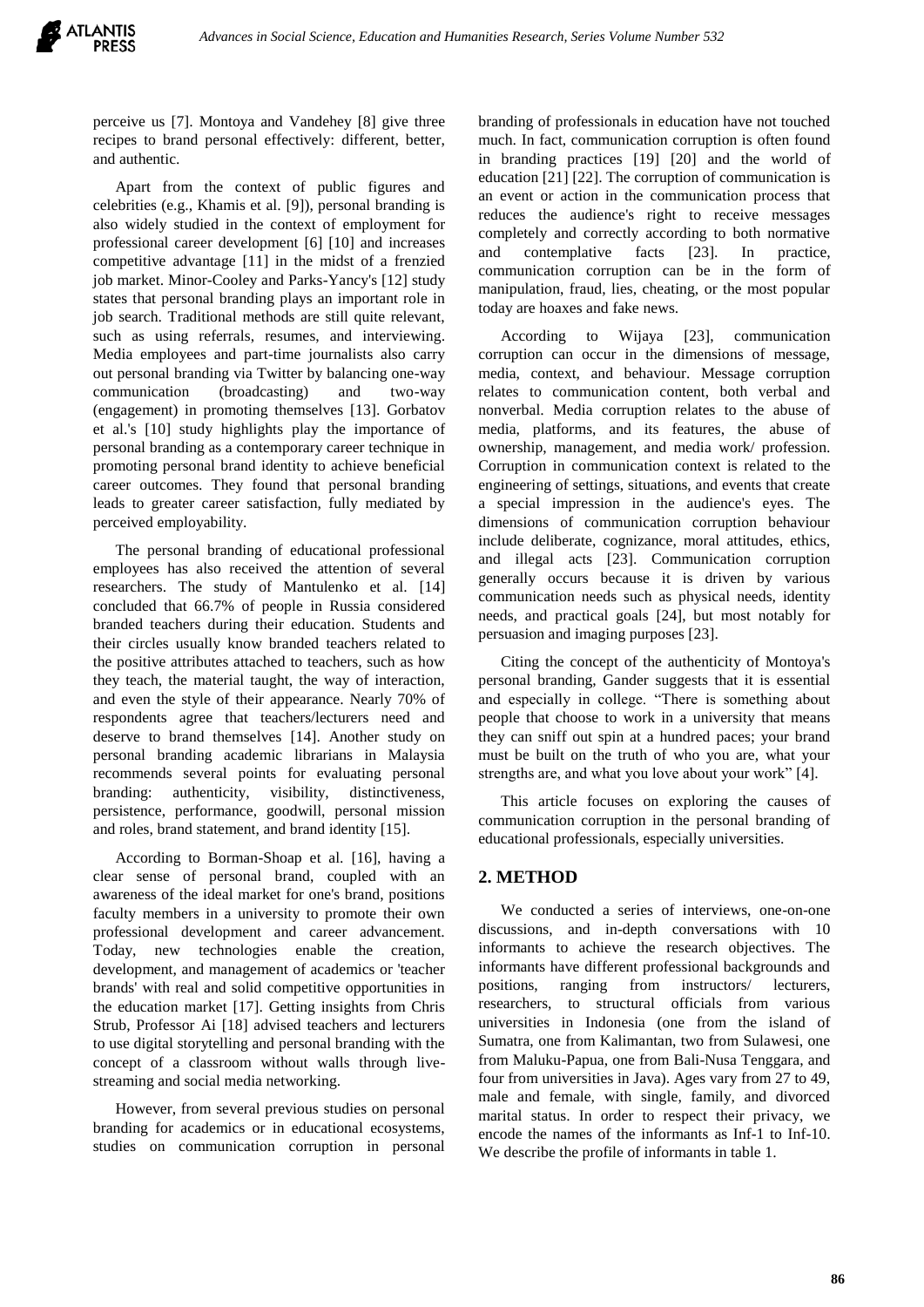#### **Table 1.** Informants' profiles

| <b>Informants</b> | Age & Gender           | <b>Educational Job</b> |  |
|-------------------|------------------------|------------------------|--|
| $Inf-1$           | 38, male               | Instructor             |  |
| $Inf-2$           | 45, female             | Official               |  |
| $Inf-3$           | 30, male               | Instructor             |  |
| $Inf-4$           | 27, male               | Researcher             |  |
| $Inf-5$           | 35, female             | Instructor             |  |
| $Inf-6$           | 28, female             | Official               |  |
| $Inf-7$           | Instructor<br>40, male |                        |  |
| $Inf - 8$         | 31, female             | Researcher             |  |
| $Inf-9$           | 33, female             | Instructor             |  |
| $Inf-10$          | 49, male               | Official               |  |

The format of the interview and discussion is semistructured. This means that we have prepared a list of questions, but only in the form of a guide, because during discussions and interviews the questions develop following the depth of the issues being discussed. Three question styles are applied. First, *direct* (to-the-point questions on informant-related issues). Second, *indirect* (questions about issues that turn to general issues or other subjects to find out the informants' views).

The third is the *reversed* question (negative tone questions are asked positively or to find out the cause of something but asked about the effect, both are to indirectly interrogate an issue, especially for the sensitive ones). This model adopts Weijters and Baumgartner [\[25\]](#page-5-10) in a qualitative form, who defines a reversed question item as an item whose meaning is opposite to a relevant standard of comparison. We then coded all answers of the informants according to certain theme categories by naming R1 (Reason 1), R2, R3, and so on.

#### **3. RESULTS AND DISCUSSION**

We found several reasons behind the corruption of communication in educational personal branding. First, financial reasons are regarding wealth and well-being. Second, managerial reasons regarding professional career and key performance index. Lastly, communicative reasons related to image and identity building, social recognition, and symbolic as well as cultural capital.

## *3.1. Financial Reasons*

The informants responded in a similar vein to the reasons for personal branding and communication corruption. Inf-2, for example. This woman who has worked as a lecturer for more than nine years believes

that personal branding is essential in supporting a lecturer's career, which then has a financial impact (R1). Various strategies to brand herself, from being active in social media, building networking with multiple groups, and producing academic and non-academic works such as articles, books, and other works. Inf-7 is another. He branded himself as an HRD consultant because before becoming a lecturer, he had been the HRD director of a private company for quite some time. Likewise with Inf-1, who has a writing hobby and has professional journalist experience, branding himself as an author and trainer in writing and journalism, both for aspiring writers and institutions, especially employees in the PR division.

However, in the work of personal branding, communication corruption is not uncommon. Inf-7, although not directly acknowledging, said that the material he uses for consultation with clients was not always from his experiences. The experiences of others from document search materials on the internet also sometimes become material in talks. "... but clients see me as an experienced person in the HRD world, not someone else's experience," he said.

From this, we can see that experience bias can become communication corruption because there are truths that, intentionally or unintentionally, are obscured so that the audience does not fully receive the message [\[23\]](#page-5-8). The communicator gets benefits related to trust and credibility from it (R2). According to Yardley [\[26\]](#page-5-11), consulting practice must meet triple responsibility, namely ethical and open ways, moral thinking, and ethical behaviour.

The experience of Inf-8, as a researcher, admits that with her team, she has made research reports which, to be honest, she said, were not 100 percent true. They did this because they saw that the research results were not as expected, while they had to produce satisfactory results so that the reviewers quickly accepted it (R3). "This is all we do by mutual agreement," revealed Inf-8, "…and we think it's normal, as long as there is no party that we harm." In a different context, Inf-10 noted that he had caught a "fake KPI" from his subordinates because he found something odd. "Maybe he hopes that I will not read carefully and can immediately approve (R4)," said Inf-10.

In reporting data on teaching activities to achieve promotion requirements, Inf-3 tells the story of a friend who collaborates with academic staff to take part-time lecturers record for benefiting him. Of course, this effort can add to his point (KUM) as a lecturer (R5). One of the dimensions of personal branding, according to McNally & Speak [\[27\]](#page-5-12) is Standard. In the context of the Indonesian lecturer profession, the Standard in the form of *Jenjang Jabatan Akademik* (JJA) affects the added value of the salary (R6), and this, of course, impacts well-being both for himself and his family.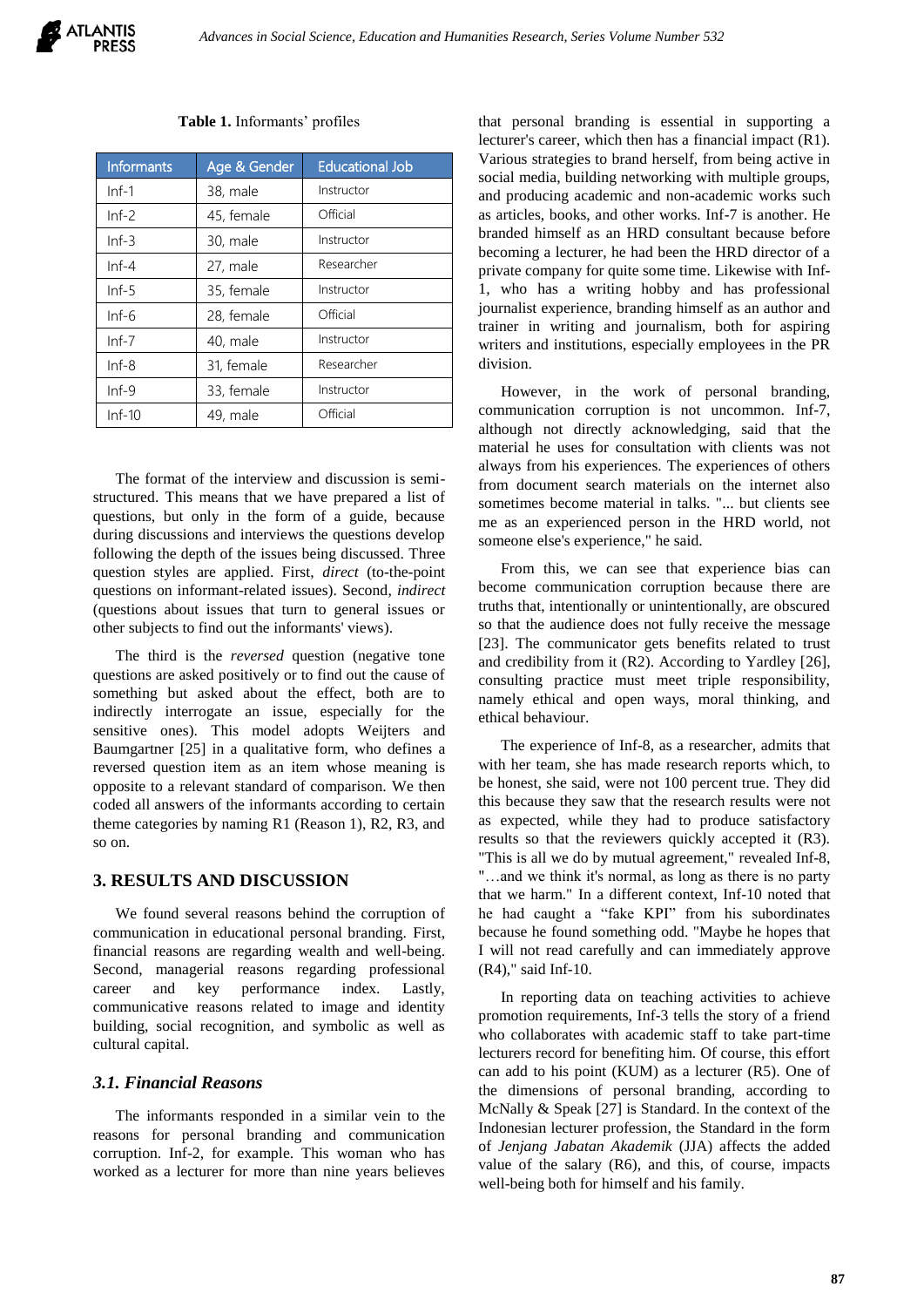| <b>Informants</b> | <b>Financial Reasons</b>                         | Managerial Reasons                                                                                    | <b>Communicative Reasons</b>                       |
|-------------------|--------------------------------------------------|-------------------------------------------------------------------------------------------------------|----------------------------------------------------|
| $Inf-1$           | R1, R5, R6                                       | R1, R7, R8, R9, R11                                                                                   | R <sub>1</sub> , R <sub>17</sub>                   |
| $Inf-2$           | R1, R5, R6                                       | R1, R7, R8, R9, R11                                                                                   | R1, R17, R18                                       |
| $Inf-3$           | R1, R5, R6                                       | R1, R7, R8, R9, R11                                                                                   | R1, R15, R16, R17                                  |
| $Inf-4$           | R <sub>1</sub>                                   | R <sub>1</sub> , R <sub>7</sub> , R <sub>8</sub> , R <sub>9</sub> , R <sub>10</sub> , R <sub>11</sub> | R1, R12, R13, R14                                  |
| $Inf-5$           | R <sub>1</sub> , R <sub>5</sub> , R <sub>6</sub> | R <sub>1</sub> , R <sub>7</sub> , R <sub>8</sub> , R <sub>9</sub> , R <sub>11</sub>                   | R1, R12, R13, R14, R17, R18                        |
| $Inf-6$           | R1, R5, R6                                       | R <sub>1</sub> , R <sub>7</sub> , R <sub>8</sub> , R <sub>9</sub> , R <sub>11</sub>                   | R1, R15, R16, R17, R18                             |
| $Inf-7$           | R1, R2, R5, R6                                   | R1, R7, R8, R9, R11                                                                                   | R1, R12, R13, R14, R17, R18                        |
| $Inf-8$           | R <sub>1</sub> , R <sub>3</sub>                  | R1, R7, R8, R9, R11                                                                                   | R1, R12, R13, R14                                  |
| $Inf-9$           | R1, R5, R6                                       | R1, R7, R8, R9, R11                                                                                   | R1, R12, R13, R14, R15, R16                        |
| $Inf-10$          | R1, R4, R5, R6                                   | R1, R4, R7, R8, R9, R11                                                                               | R <sub>1</sub> , R <sub>17</sub> , R <sub>18</sub> |

**Table 2.** Why do educational people commit corruption in communicating their personal brands?

#### *3.2. Managerial Reasons*

Previous research has found personal branding implications for professional careers [\[6\]](#page-4-5) [\[10\]](#page-4-9) [\[11\]](#page-4-10) [\[12\]](#page-4-11), including education [\[4\]](#page-4-3) [\[12\]](#page-4-11) [\[14\]](#page-4-13) [\[15\]](#page-5-0) [\[16\]](#page-5-1) [\[17\]](#page-5-2) [\[18\]](#page-5-3) [\[21\]](#page-5-6). As the recognition of Inf-2 and other informants, personal branding is very beneficial in increasing the KPI (Key Performance Index) (R7), having an impact on institutional performance (R8) as individual contributions, and in getting a promotion (R9) because it is more comfortable to "be seen" by superiors and decision-makers. Inf-6 does not deny that her current position as a structural official is more or less due to good personal branding.

Since joining, I've been active on social media. I am also involved in campus activities, both academic and non-academic, and as much encrypted as possible in decision-makers' minds. I also have good relationships with colleagues and staff, so that their recognition can reinforce my position. I try to communicate well with everyone, not just the bosses (Inf-6).

Meanwhile, Inf-4 admitted that he got a job (R10) at his current institution thanks to personal branding, both through a good CV and portfolio management and social media for researchers. One more thing that he thinks is important is Google Scholar (GS). "It affects because people can see our academic performance at GS. When GS is on the porch of our house, employers see it before entering, "said Inf-4. The same thing was conveyed by other informants, which have GS accounts and Research Gate, Academia, and Sinta (R11).

## *3.3. Communicative Reasons*

Humans are social creatures. Thus, social recognition from the people around them becomes important, where it is considered a reflection of oneself [\[28\]](#page-5-13). Inf-5 admits that pride arises when her colleagues find out that she

has the h-index in Scopus (R12), which means that someone has cited her articles (R13). This sense of pride was even more exuberant when the Scopus h-index became a requirement for obtaining grants from the government (R14) because not all of her colleagues had it.

According to Inf-5, for the sake of Scopus, some of her colleagues joined the "author for sale" program offered by the "Scopus mafia" so that their names were included in an article. Likewise, Inf-9, Inf-3, and Inf-6 admitted that their colleagues also "bought" the author's status (R15) by joining the publication costs even though there was no writing contribution at all, either in the research or revision process. Moreover, if the main author can invite many citations, they will pay any fees because their names will also be affected by the increase in the h-index as the reputation tail effect (R16).

Ghost and fake authorship are communication corruption [\[23\]](#page-5-8) to meet identity construction needs and specific communication goals [\[24\]](#page-5-9), namely, personal branding. In the Indonesian context, the phenomenon of personal branding through the Scopus indexation status has become increasingly prevalent since the government's policy to require academics to publish their work in reputable international journals (R17), especially indexed by Scopus, even for this, the government provides special intensive [\[29\]](#page-5-14).

Besides having an impact on personal brands, Scopus indexation status also impacts academic reputation as a form of academic branding (R18), both individually and institutionally [\[30\]](#page-5-15). It is not surprising that several universities have also institutionally provided additional incentives for lecturers and scholars who publish their work in Scopus indexed journals to move up the world rankings [\[31\]](#page-5-16). Therefore, with these reputation and economic benefits, it is not uncommon for professionals in the world of education, especially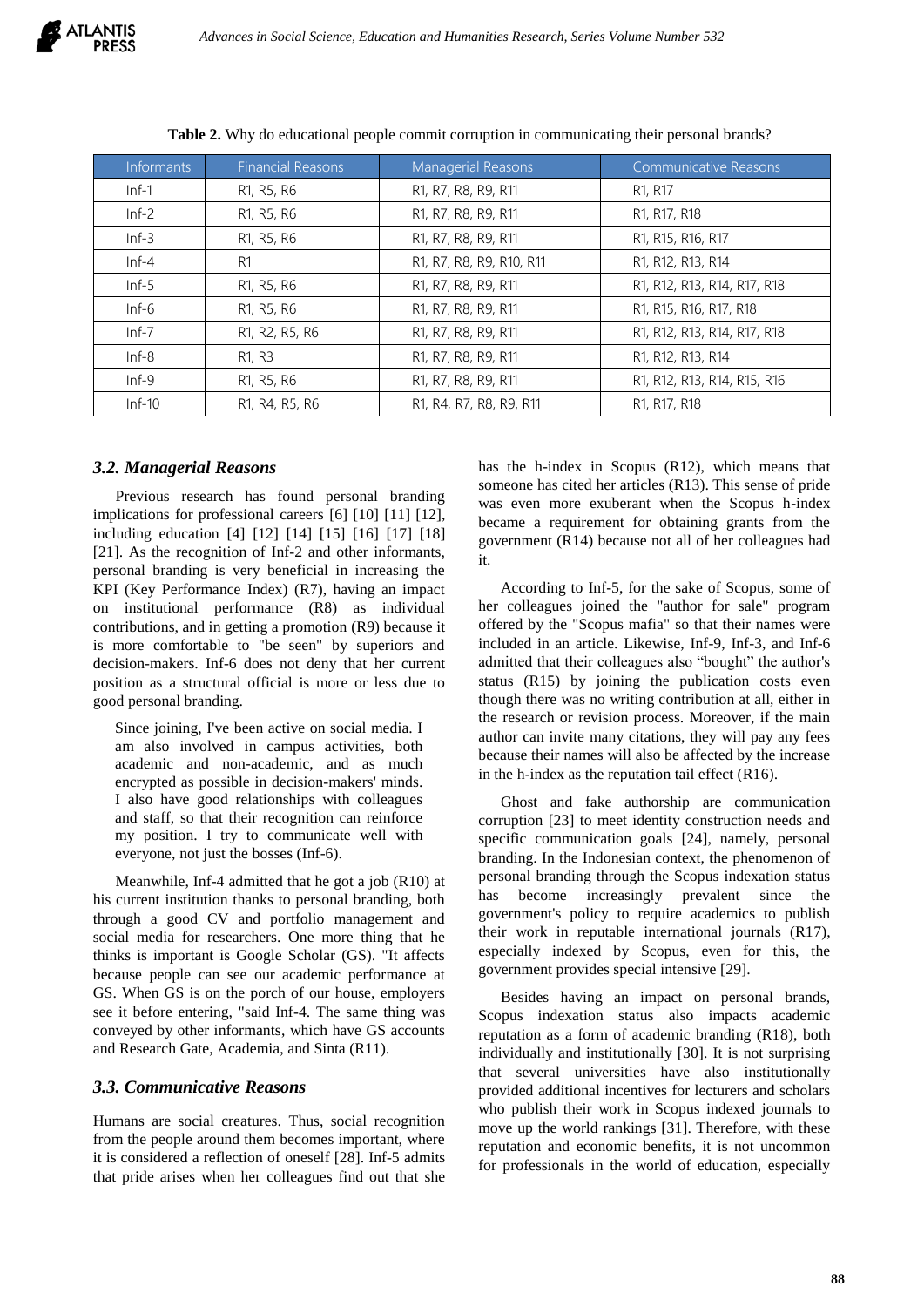

universities, to use "all kinds of means," including committing communication corruption.

## **4. CONCLUSION**

Communication corruption in educational professionals' personal branding is carried out to smooth efforts to achieve specific career goals. Communication corruption is performed individually or in groups, whether consciously or unconsciously, and some people consider it to be normal.

This indicates that corrupt communication practices have the potential to become a culture. Regardless of agreeing or not and practices that are specifically tolerated or not, communication corruption seems to be an issue that should be discussed in the educational environment. More in-depth studies of communication corruption will reveal the extent to which academics have committed these practices. On the other hand, good and proper personal branding is needed to support academics' professional careers, impacting institutional academic branding.

This research can reference decision-makers to assess performance and determine what rewards or punishments are suitable for individuals in their organizations. At the very least, communication corruption can be considered an indicator of KPI (Key Performance Index) for professional workers in educational institutions, especially higher education.

#### **AUTHORS' CONTRIBUTIONS**

The first author contributes to writing the paper, collecting data, analysis, and discussion. The second and third authors contribute to collecting data and discussing the findings.

#### **ACKNOWLEDGMENTS**

This work was supported by the Indonesian Ministry of Research and Technology/ National Research and Innovation Agency (Kemristek/BRIN) and LPP Universitas Bakrie (090/SPK/LPP-UB/III/2020).

#### **REFERENCES**

- <span id="page-4-0"></span>[1] K. Moore and S. Reid, The birth of brand: 4000 years of branding history, Business History 4(4) (2018) pp. 419-432. DOI: 10.1080/00076790802106299
- <span id="page-4-1"></span>[2] B. S. Wijaya, Dimensions of brand image: A conceptual review from the perspective of brand communication, European Journal of Business and Management 5 (2013) pp. 55-65
- <span id="page-4-2"></span>[3] B. S. Wijaya, How 'deep' is your brand? The hierarchical effects model of emotional branding,

Journal Communication Spectrum: Capturing New Perspectives in Communication 3(2) (2013) pp. 158-169. Available: http://jurnal.bakrie.ac.id/index.php/Journal\_Comm unication\_spectrum/article/view/1974

- <span id="page-4-3"></span>[4] M. Gander, Managing your personal brand, Perspectives: Policy and Practice in Higher Education 18(3) (2014) pp. 99-102. DOI: 10.1080/13603108.2014.913538
- <span id="page-4-4"></span>[5] J. Holloway, Managing your Personal Brand, Webinar for Open University MBA Alumni, 2013
- <span id="page-4-5"></span>[6] J. L. Philbrick and A. D. Cleveland, Personal branding: building your pathway to professional success, Medical Reference Services Quarterly 34(2) (2015) pp. 181–189. DOI: 10.1080/02763869.2015.1019324
- <span id="page-4-6"></span>[7] H. K. Rampersad, Authentic personal branding: A new blueprint for building and aligning a powerful leadership brand, Charlotte, Information Age Publishing 2008
- <span id="page-4-7"></span>[8] P. Montoya and T. Vandehey. The Brand Called You, Miami, Personal Branding Press, 2003.
- <span id="page-4-8"></span>[9] S. Khamis, L. Ang and R. Welling, Selfbranding, 'micro-celebrity' and the rise of Social Media Influencers, Celebrity Studies 8(2) (2016) pp. 191- 208. DOI: 10.1080/19392397.2016.1218292
- <span id="page-4-9"></span>[10] S. Gorbatov, S. N. Khapova and E. I. Lysova, Get noticed to get ahead: the impact of personal branding on career success, Frontiers in Psychology 10 (2019) p. 2662. DOI: 10.3389/fpsyg.2019.02662
- <span id="page-4-10"></span>[11] R. I. Vosloban, Employee's personal branding as a competitive advantage: A managerial approach, The International Journal of Management Science and Information Technology 10(Dec.) (2013) pp. 147-159
- <span id="page-4-11"></span>[12] D. Minor-Cooley and R. Parks-Yancy, The power of the brand: personal branding and its effect on job seeking attributes, Journal of Internet Commerce 19(3) (2020) pp. 241-261. DOI: 10.1080/15332861.2020.1777028
- <span id="page-4-12"></span>[13] C. Brems, M. Temmerman, T. Graham and M. Broersma, Personal branding on Twitter, Digital Journalism 5(4) (2017) pp. 443-459, DOI: 10.1080/21670811.2016.1176534
- <span id="page-4-13"></span>[14] V. V. Mantulenko, E. Z. Yashina and S. I. Ashmarina, Personal brand of university teachers in the digital age, in: S. Ashmarina, M. Vochozka, V. V. Mantulenko (Eds), Digital age: Chances, Challenges and Future. ISCDTE, Lecture Notes in